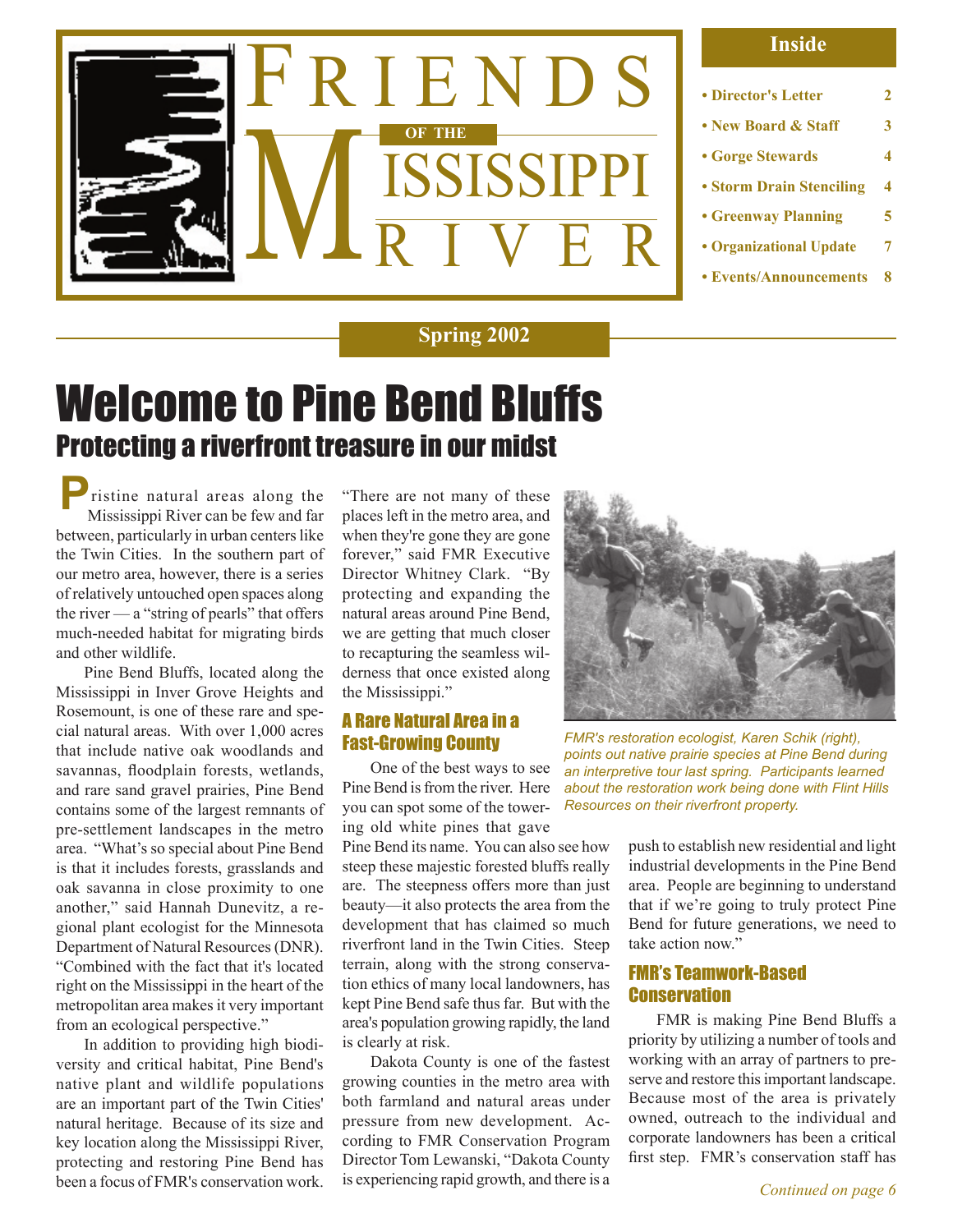

*46 East Fourth Street, Suite 606 St. Paul, MN 55101 Phone: 651/222-2193 Fax: 651/222-6005 E-mail: info@fmr.org Web: www.fmr.org*

#### *MISSION:*

Friends of the Mississippi River (FMR) advocates a new vision for the Mississippi, especially the river and its watershed in the Twin Cities metropolitan area. Through active leadership and education, FMR seeks to preserve and restore the river's fish and wildlife, its vital floodplains and scenic bluffs, its natural and cultural treasures, its beauty and its romance. We envision a river on which small boats are safe and welcome, to which we have clear and easy access and in which we can safely swim and fish. We envision a river that is cleaner, healthier, more alive and more inviting, a river no one can ignore or take for granted.

#### *BOARD OF DIRECTORS:*

Tina Smith, *Chair* John Anfinson, *Vice Chair* Perry McGowan, *Treasurer* Cynthia Whiteford, *Secretary* Andy Brown George Dunn Peter Gove Gunnar Isberg Kate Jaycox Hokan Miller Lynn Moratzka Ron Nargang Phil Riveness Lu Ann Stoffel Terra Thompson Deanna Wiener

#### *STAFF:*

Whitney Clark*, Executive Director* Katie Galloway*, Volunteer Coordinator* Alyssa Hawkins, *Education Coordinator* Dale Johnson, *Development Director* Irene Jones, *Outreach Director* Tom Lewanski*, Conservation Director* Gabe Ormsby, *Office Manager* Karen Schik, *Restoration Ecologist*

#### *NEWSLETTER VOLUNTEERS:*

Louise Jones*, Copy Editing*



### **Letter from the Director**

**F** orty years ago, the stretch of Mississippi River below St. Paul was a cesspool. Choked with sewage and industrial waste, fisheries biologists reported no fish in their survey nets. With the passage of the federal Clean Water Act in 1972, many of the worst point sources of pollution, primarily the large industrial dischargers, have been significantly cleaned up.

The good news is that the Mississippi and many of our other surface waters are, in most cases, cleaner than they were. The bad news is that these large improvements tend to mask what may be a trend toward degradation of the water quality of our rivers, lakes and streams.

One of the simple truths of water quality science is that the health of any given river is directly related to

the land uses within its watershed. All of the changes, practices and disturbances that take place on the landscape have corresponding effects on the health of the waters in that drainage area. When wetlands that once filtered stormwater are drained, that water then flows unfiltered to the local lake or stream. When shorelands that once featured trees, shrubs and grasses are altered for development, that critical zone between the water and the land can't function to filter runoff or prevent erosion.

Minnesota is the land of 10,000 lakes and the headwaters of the great Mississippi River. Clean, pure water is part of our heritage. I think most Minnesotans would tell you that it is one of the quality-of-life attributes that makes Minnesota such a desirable place to live.

Unfortunately, the Minnesota of our collective imagining is disappearing. Development and urbanization are changing the face of our watersheds. Between 1982 and 1992, development on Minnesota farms and natural areas occurred at a rate of about 2.7 acres per hour. Between 1992 and 1997, that rate increased to about 7.1 acres per hour. That means that we're losing an area of open space the size of the City of Minneapolis about every seven months. According to the Metropolitan Council, between 1990 and 1997, non-urbanized land in the seven county metro area fell by 83,350 acres or seven percent. Unless we begin to take aggressive action, our legacy to future generations of Minnesotans will be polluted water, fish advisories and unswimmable lakes and rivers.

With this in mind, Friends of the Mississippi River (FMR) has joined with more than 75 local and statewide environmental and conservation organizations under the banner of the Minnesota Environmental Partnership (MEP) to press the legislature to do more to protect our water. In fact, our specific package of legislative proposals is entitled, "Protect our Water." The package is a 21-point plan designed to clean up Minnesota's rivers and lakes and to keep them that way.

One of the bills that could make the biggest impact on the water quality of the Mississippi River is the Shoreland Buffers Program, which FMR developed and has been working to pass for several years. The \$10 million bill, which is authored by Senator (and FMR board member) Deanna Wiener and Representative Dennis Ozment, would provide much- needed funds to protect undeveloped shoreland from development and restore vegetated buffers on private shoreland that has been degraded.

Other pieces of the Protect Our Water package that are of special significance to the Mississippi are:

- The Metro Greenways Program of the Department of Natural Resources, which is an important source of funds for protecting native habitat along the river.
- The Brownfield to Green Space Program, which would provide resources to clean up polluted lands (many of which lie along the river) for conversion to open space.
- The Phosphorus-Free Fertilizer Initiative, which would restrict the application of phosphorus fertilizer on residential turf. Phosphorus fertilizer, which runs off into surface water, is responsible for algae blooms and other water quality problems in

Please take a moment to contact your state legislators and ask them to support the Protect Our Water initiative. For more info check out our website at www.fmr.org.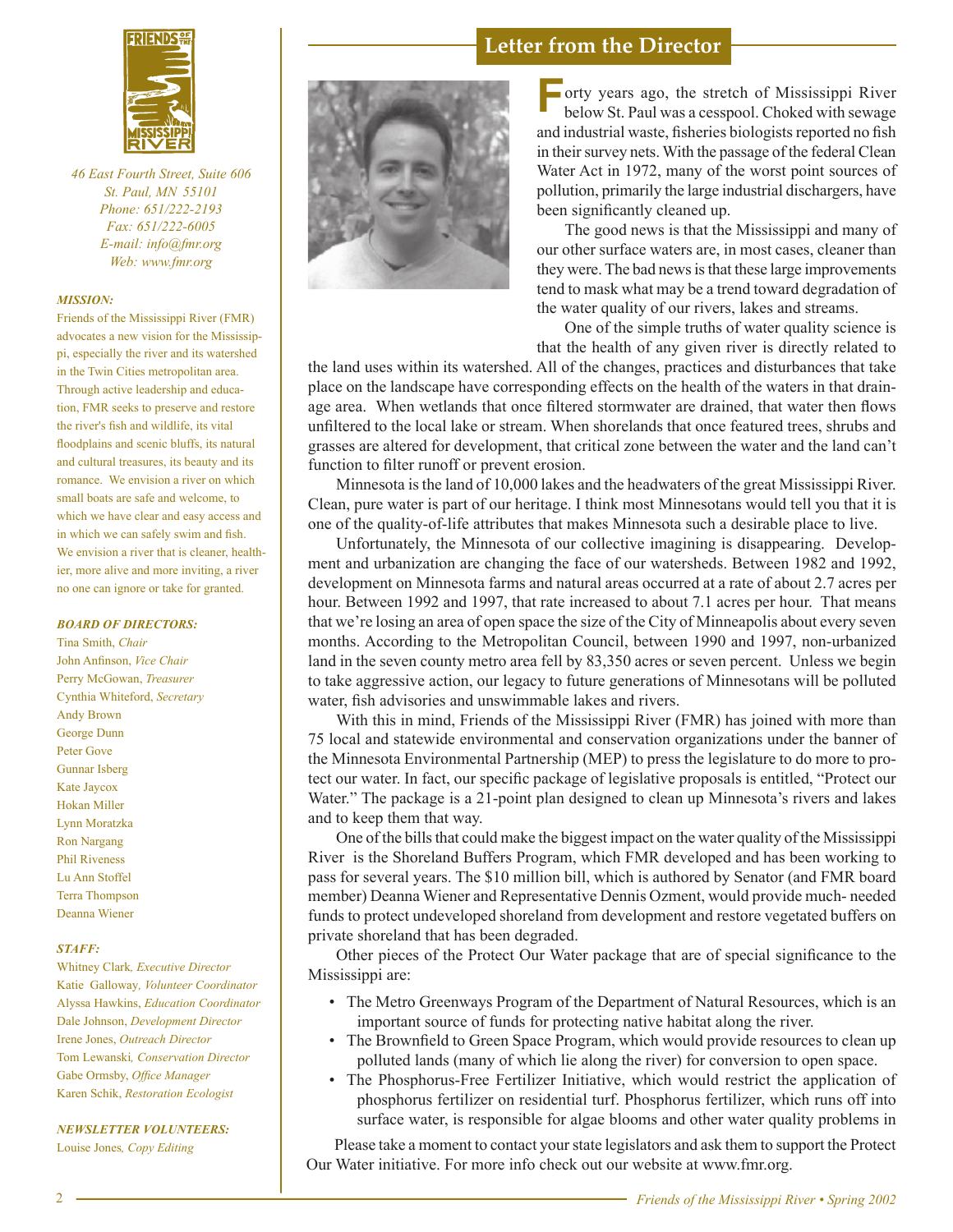### **Organizational Update**



### FMR Home Page Gets a Facelift

If you haven't visited FMR on the web recently, you might want to "stop in" and see some of the exciting new changes we've made in design and navigability.

The new front page includes a compact menu with easyto-find links and gateways to more information. We've added a new area on the front page dedicated to current events and "hot topics."

We are also working on revising and expanding other areas of the site. The interior of the site has been updated so the search function is now accessible from every page. One of our goals is to greatly enhance the background information we provide about the river, and another is to add more links to other pertinent sites. One very important addition to the site is the ability to join FMR or make donations online in a safeand secure manner through helping.org.

Some things to watch for on FMR's website are the **River Events Calendar**, which will now be updated on a monthly basis, upcoming **Volunteer Opportunities**, and the dates and locations of our slate of **2002 Special Places Tours**, which will be posted on our website by April 1st.

### Thank You FMR Donors and Partners!

*The following foundations, agencies and corporations have awarded grants, contracts or in-kind gifts to FMR in* 

Aggregate Industries

American Rivers Elmer L. & Eleanor J. Andersen Foundation

Patrick & Aimee Butler Fam-

ily Foundation Carpenter Nature Center

City of Saint Paul Public **Works** 

Conservation Technology Support Program

Dakota County Parks

Flint Hills Resources (makers of Blue Planet Gas)

Gannett Foundation (as recommended by KARE 11) Hennepin Parks

Hoigaard's

HRK Foundation

Impressive Print

Samuel & Sylvia Kaplan Fund of the Minneapolis Foundation

Legislative Commission on Minnesota Resources:

• Big Rivers Partnership

 • Farmland & Natural Areas Project

McKnight Foundation Metropolitan Council Midwest Mountaineering Minneapolis Park and Recreation Board Minnehaha Creek Watershed **District** Minnesota Department of Natural Resources: • Metro Greenways • Prairie Stewardship National Fish & Wildlife Foundation Peregrine Capital Management Inc. Fund of the Minneapolis Foundation Irwin Andrew Porter Family Foundation Recreational Equipment Incorporated Reliant Energy/Minnegasco

Longfellow Community

Council

Trotters Cafe & Bakery

Unity Avenue Foundation

Warner Nature Center

Whole Foods Market

*Friends of the Mississippi River is proud to be a member of the Minneso* **MINNESOTA**  $\frac{1}{2}$  ta *Environmental Fund (www.mnenvirofund.*

**Environmental Fund** 

### *It's a great time to become a Friend of the Mississippi River*

Join us — or continue our friendship — as we expand our efforts to protect the mighty Mississippi! All contributions to FMR are tax deductible. Please make checks payable to Friends of the Mississippi River and send them, along with this form, to 46 E. Fourth St., Suite 606, St. Paul, MN 55101 *•* 651/222-2193.

| Name    |       |     | $\Box$ \$5Youth       |                                   |
|---------|-------|-----|-----------------------|-----------------------------------|
|         |       |     |                       |                                   |
|         |       |     |                       |                                   |
| Address |       |     |                       | $\Box$ \$40Household <sup>s</sup> |
|         |       |     |                       |                                   |
|         |       |     |                       | $\Box$ \$100Supporter             |
| City    | State | Zip |                       |                                   |
|         |       |     | $\Box$ \$1,000+Patron |                                   |

S If you join at a level of \$40 or more, you will receive the beautiful, full-color FMR poster,"Native Fish of the Upper Mississippi River - A Diversity of Species" or a set of ten notecards featuring the photographs of Henry Bosse. These items are also for sale individually. Contact FMR for information.

✄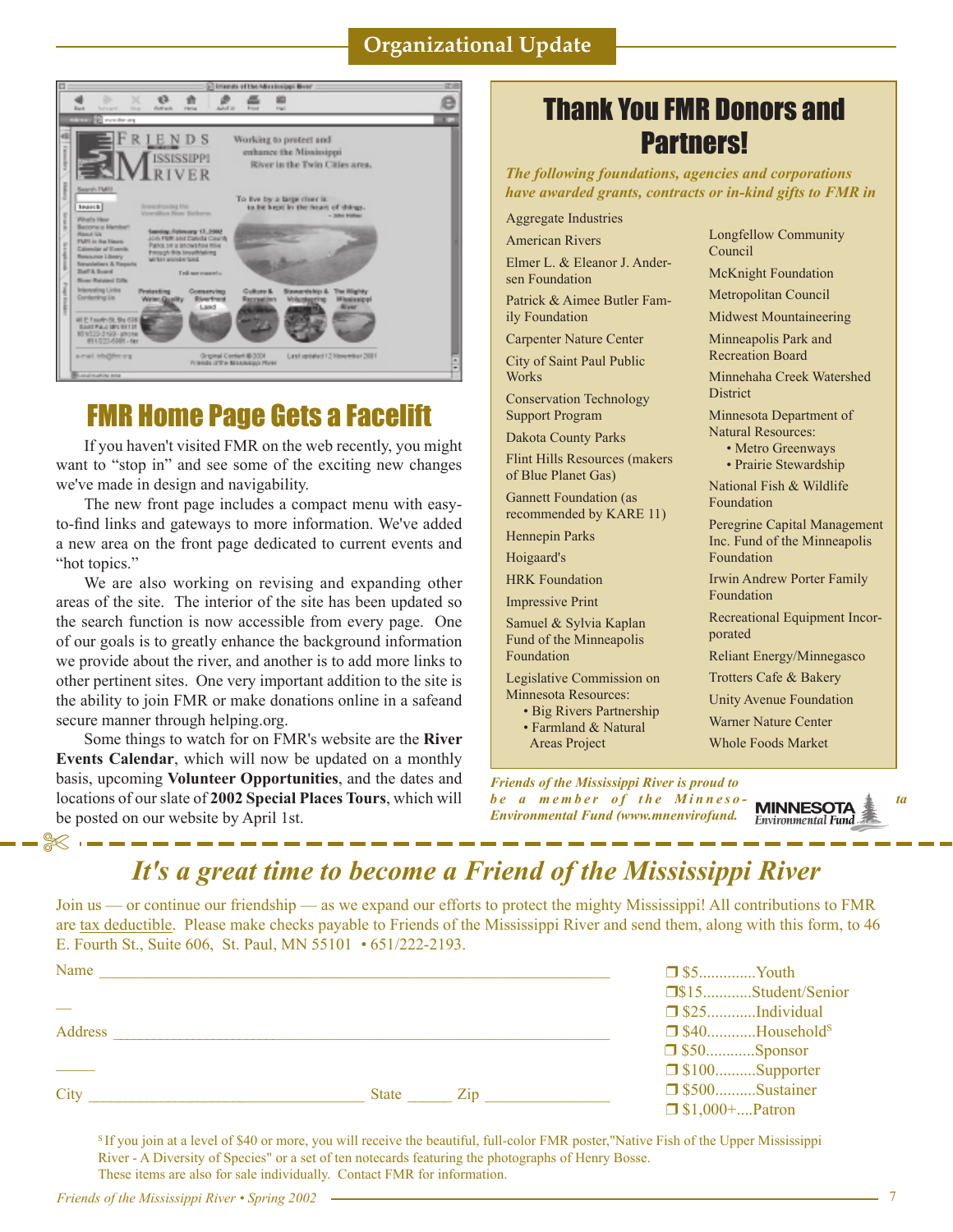### **Cover Story**<br> **Cover Story**

contacted nearly every landowner around Pine Bend to discuss land protection goals and opportunities for improving the health of native plant communities located on their property.

Based on the landowners' interests, FMR helps facilitate a range of initiatives. Some landowners are working with FMR and its partners to carry out ecological management projects, such as removing exotic plant species or conducting controlled burns on native prairies. Other landowners agree to work with FMR on donating a conservation easement, which ensures that their land will never be developed.

Working with the DNR Metro Greenways Program, FMR has been able to connect property owners to funding sources for land improvements and, in some cases, set up the purchases of key lands for public ownership. Several acquisitions are underway and an important goal of these efforts is to create a new Scientific and Natural Area in Pine Bend, which would be managed by the DNR and open for limited public use.

Two key landowners FMR is working with at Pine Bend make up the "bookends" of this important natural area: Flint Hills Resources (formerly Koch Petroleum Group) and Macalester College. FMR's partnership with Flint Hills includes ongoing extensive ecological restoration on over 100 acres at the southern end of Pine Bend (see sidebar). FMR has also completed a natural resources management plan for the Katharine Ordway Natural



*Removing Buckthorn is hard work! Volunteers wrestle with exotic species removal during a Big Rivers Partnership volunteer event at Pine Bend Bluffs.*

History Area, which is owned and managed by Macalester College. Ordway is an important natural area at the north end of Pine Bend that includes 280 acres of oak forest, tallgrass prairie, and floodplain forest.

FMR's work with these landowners has been part of a larger initiative to restore critical river habitat, called the "Big Rivers Partnership" (BRP). The BRP, a team of nonprofit and government agencies led by Great River Greening, has made Pine Bend a priority area and is providing some of the resources for management planning and restoration work.

One of the hallmarks of the BRP is

"People are beginning to understand that if we are going to truly protect Pine Bend for future generations, we need to take action now."

the involvement of community volunteers. On-the-ground restoration initiatives, powered by volunteer workers, are generating truly inspiring results at Pine Bend. Farm fields are being transformed back to their native prairie, and areas of oak savanna, once choked by invasive plants, are being restored to ecological health. One of the biggest volunteer events took place on Flint Hills Resources' property and involved over 350 people removing buckthorn and other invasive species.

Although Pine Bend is currently in private ownership, there are a few opportunities to get out there and see this amazing natural area in our midst. Volunteer activities are in the works for both Flint Hills and Katharine Ordway. FMR also leads natural history programs at both sites, giving people a chance to learn about the diversity of birds and wildflowers of Pine Bend.

For the many projects helping to protect and restore Pine Bend, FMR has taken a leadership role by coordinating partnering agencies and providing the ongoing

### Working with Flint Hills Resources

FAQ: So why is an environmental group working in partnership with a petroleum refinery?

Answer: It's an opportunity to protect and restore hundreds of acres of prime habitat along the Mississippi River.

Several years ago FMR identified the Pine Bend Bluffs as a conservation focus area, based on the presence of large tracts of high quality natural landscapes such as native oak forest, oak savanna and prairie. Upon further investigation, we learned that Flint Hills Resources (formerly Koch Petroleum Group) owned 4,000 acres in the area, only 1,000 of which are used for refinery operations. The remaining land was purchased as a buffer for their industrial operation.

FMR approached the company about working together to plan ecological restoration and management of their riverfront lands. To their credit, Flint Hills saw this as an opportunity to make a positive contribution to the environment that is consistent with their business objectives.

After two years of a successful partnership, Flint Hills is planning to keep the project going and to contribute more resources to it. They also have a growing number of employee volunteers who are helping with restoration activities.

advocacy needed to ensure that projects are completed. It is work that is appreciated by many area partners. "Pine Bend has enormous environmental, historic, and scientific significance for our city and surrounding communities as well," said Joe Atkins, mayor of Inver Grove Heights. "FMR's role in local preservation and conservation efforts has been absolutely critical."

For more information about Pine Bend Bluffs or how to get involved in FMR's activities there, please contact Tom Lewanski at 651/222-2193.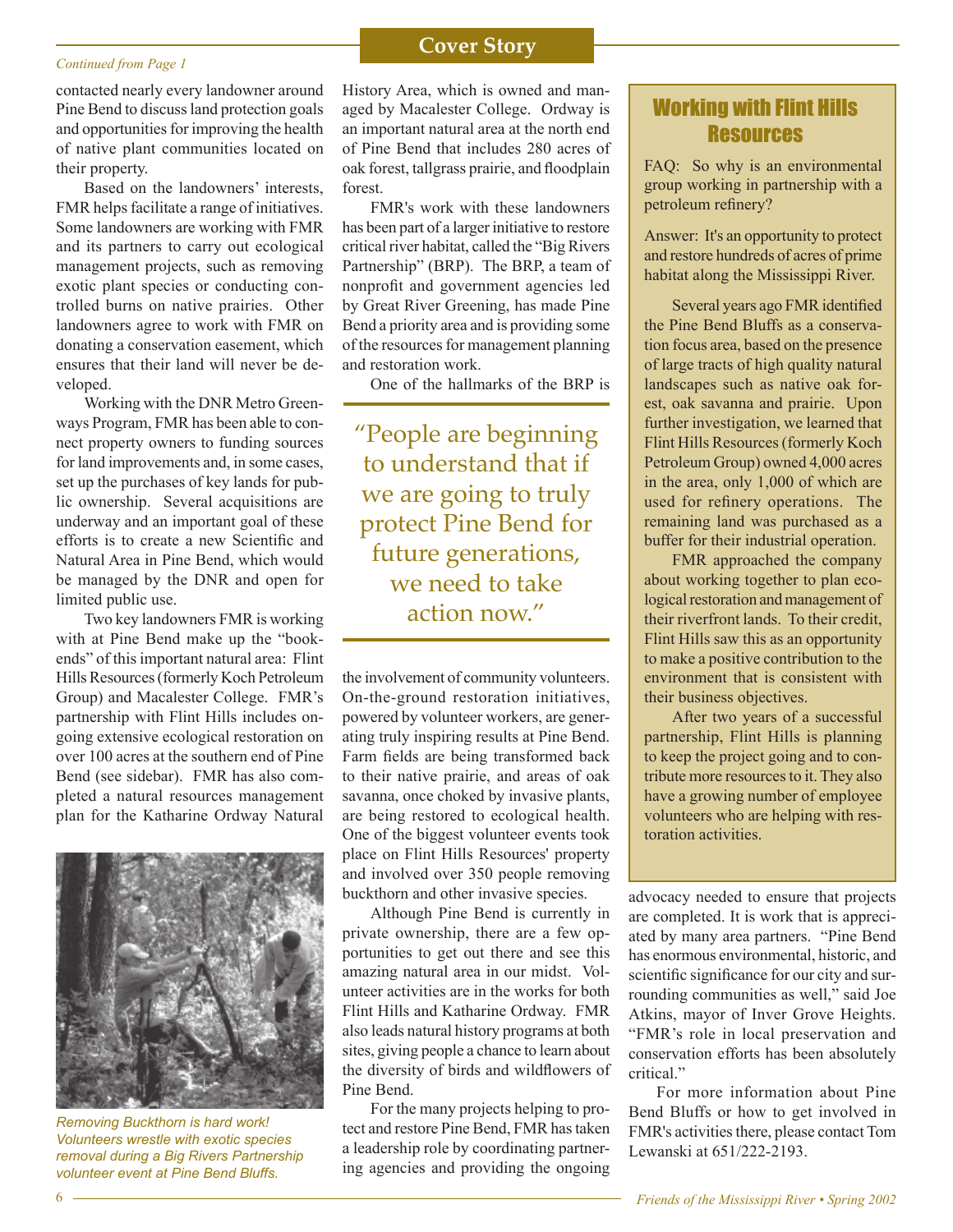### **Board and Staff**

### FMR Welcomes Four New Board Members



**Andy Brown** brings a wealth of experience to FMR. He is a partner at Dorsey & Whitney LLP, where he is co-chair of the Environmental, Natural Resources and Energy Practice Group. He is also the Chair of the MN State Bar Association's Environmental and Natural Resources Section. Andy was an undergraduate at Stanford University and received his law degree from Duke Law School. He also has a Master of Public Administration Degree from the Kennedy School of Government at Harvard University. Andy serves on FMR's Policy and Planning Committee, where he is helping to develop the organization's environmental programs.

Kate Jaycox has spent much of the past eight years as a professional campaign fundraiser working for candidates that care about the environment. Her skills and experience in this area are a great addition to FMR's board. Currently Kate is attending law school at the University of Minnesota. Kate looks forward to sharing her passion for the environment and her

*FMR is excited to announce the appointment of four new members to our board of directors, each of whom brings a range of new skills and experience to the organization. Pictured left to right: Phil Riveness, Kate Jaycox, Andy Brown and Terra Thompson.*

**Phil Riveness** is an avid river enthusiast with a wide-ranging resumé that includes various positions in the public sector. A veteran of the Minnesota Legislature, Phil served two terms in the Senate and three in the House. While in the Senate, he served on the Environment and Natural Resources Committee and the Environment and Natural Resources Finance Division. Phil is currently the Metropolitan Council Member for District 5. He enjoys boating on the Mississippi, as well as hiking and biking the river trails. He hopes to utilize his background and many contacts to help advance the mission of FMR.

**Terra Thompson** has what it takes to help a fast-growing nonprofit manage its financial affairs. She is a CPA with Ritchie, Luukkonen, Campbell & Co. Ltd., where she works with a variety of commercial businesses, nonprofit and governmental organizations in the audit and tax practice areas. Terra is a graduate of Gustavus Adolphus College. She currently serves on FMR's Finance Committee.



### Farewell to Board Member Shelley Shreffler

After more than eight years of active service, Shelley Shreffler has left FMR's Board of Directors to become Program Officer for the Environment at the McKnight Foundation.

 Shelley's commitment to the river is unmatched—her dedication and expertise will be greatly missed on our board.

As a member of the original board in 1993, Shelley took part in FMR's early development, which set the stage for future growth. She helped to build a strong board, to develop a clear mission and vision, and to create FMR's first organizational plan. During her three-year tenure as board chair, Shelley was involved in hiring the current executive director, developing a strategic plan, and starting the River Leaders Forum. She was also a big part of planning the first Canoe Adventure and designing FMR's conservation program goals.

We wish Shelley the best of luck in her new job and in her continued work at protecting our environment.

### Meet FMR's Two Newest Staff Members...



### Katie Galloway Volunteer Programs Coordinator

FMR welcomes Katie Galloway as its new volunteer programs coordinator. Katie is responsible for recruiting and organizing volunteers for all of the organization's stewardship activities and events. FMR currently works with more

than 3,000 volunteers each year, and with Katie's skills and energy we expect that to grow! A graduate of Gustavus Adolphus College with a B.S. degree in Biology and Environmental Studies, Katie enjoys camping, biking and natural history.



### Dale Johnson Director of Development

FMR is pleased to announce the hiring of Dale Johnson as its first director of development. Dale will be responsible for all of the organization's fundraising activities, including membership development, major gifts and foundation support. Dale brings a wealth of experience

in non-profit development to FMR. Most recently he was the director of development and communications for the Brain Injury Association of Minnesota. Dale's interests include cooking, theater and hiking.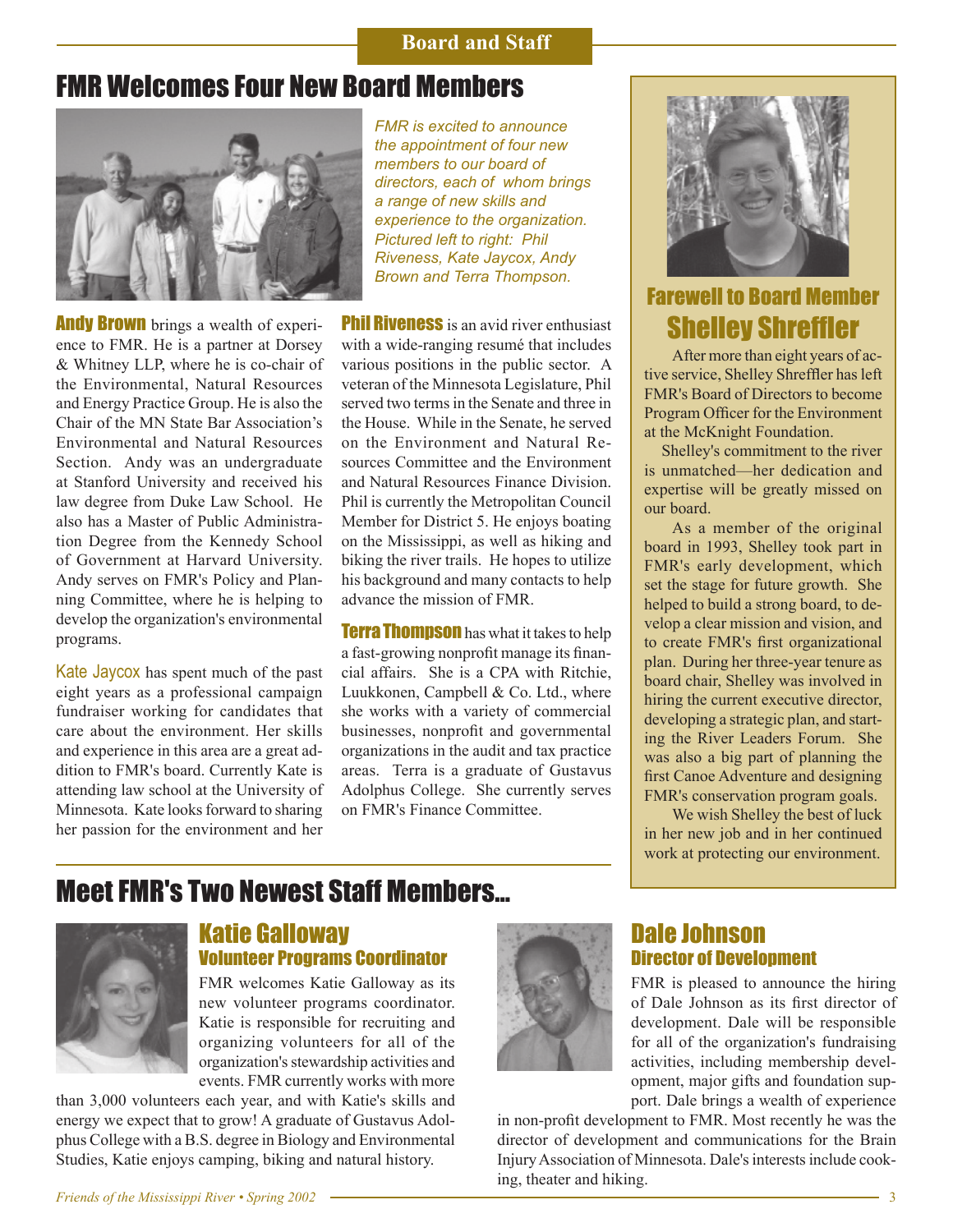### **Program Update**

### Mississippi Gorge Stewards - Protecting an Urban Sanctuary

 unning through the heart of Minneapolis and St. Paul is the only true gorge on the Mississippi River. This amazing natural area, which extends downstream from St. Anthony Falls to the confluence with the Minnesota River, features steep limestone cliffs, forested bluffs, patches of prairie, sandy beaches, and a myriad of trails to explore. **R**

A growing group of dedicated citizens are working with FMR to protect and restore this important community resource through a project called Gorge Stewards. The Gorge Stewards project, which was started through a partnership between FMR and the Longfellow Community Council in Minneapolis, aims to expand



*Gorge Stewards collecting seeds from a prairie remnant in the gorge last fall. The seeds were then broadcast as part of an ongoing oak savanna restoration project.*

upon neighborhood-based environmental concern, and to provide citizens with the education, training, and opportunities they need to improve the ecological health of the gorge.

Local residents can become involved in a variety of gorge protection efforts in their own neighborhood by joining monthly stewardship activities or routinely monitoring trails. Some examples of recent efforts include riverfront cleanups, storm drain stenciling outings, and the removal of invasive species. Gorge Steward volunteers have also worked to restore a unique section of remnant prairie and oak savanna by collecting and broadcasting native prairie seeds at this special site. A dedicated group of volunteers have signed up to be trail monitors, routinely tracking a portion of trail and making reports on signs of erosion, graffiti, litter and invasive species.

Over the winter months FMR organized a series of educational opportunities, which Gorge Stewards and other interested parties were invited to attend. Sessions on the geology, history, and native ecology of the area gave people an opportunity to learn even more about the area that they have been working so hard to protect.

We are very excited to announce that



Seward Neighborhood Group in Minneapolis has joined as a new partner in the Gorge Stewards project. FMR began coordinating projects in Seward in January, in addition to continuing the project in Longfellow. We are looking forward to working with new volunteers in this area and involving more people in local stewardship efforts this spring and summer.

FMR is also fortunate to have received funding for the Gorge Stewards project from the Gannett Foundation (as recommended by KARE 11) and the Irwin Andrew Porter Family Foundation. FMR is currently exploring the possibility of further expansion of the Gorge Stewards in the future by developing partnerships with other Minneapolis and St. Paul neighborhoods bordering the gorge.

For more information about the Gorge Stewards Project or to get involved, please contact Katie Galloway at 651/222-2193 or kgallowa@fmr.org.

### Storm Drain Stenciling - Hands-On Learning!

The 2001 stenciling season was a great success. We met our goal of reaching more citizens than ever before with our message about non-point source pollution. We worked with close to 3,000 volunteers, who stenciled over 7,000 drains and distributed literature to 23,000 households.

Stenciling volunteers included scout troops, Y camps, families, park centers, corporations, schools, individuals and neighborhood groups. A little more than half of this season's volunteers were students of all ages from metro area schools.

This past year we focused on providing more education to stenciling volunteers, particularly with students. We spent at least one class period before the stenciling outing discussing water quality and the things we can all do to help prevent polluted runoff. This year we are taking it a step further, by looking for classrooms that are interested in having FMR lead more water quality activities and service learning projects. We hope to make educators out of our students by stenciling and spreading the message about polluted urban runoff in their local communities.

Special thanks to our 2001 partners and funders for their generous support of this project—The City of Saint Paul, the Minneapolis Park and Recreation Board, the Minnehaha Creek Watershed District, the Metropolitan Council, the Saint Paul Neighborhood Energy Consortium, and the Capital Region Watershed District.

For more information or to get involved, call 651/222-2193 or send an email to ahawkins@fmr.org



*Employees from Whole Foods Market took some time out to spread the word to local residents about how to prevent stormwater runoff pollution*

4 *Friends of the Mississippi River • Spring 2002*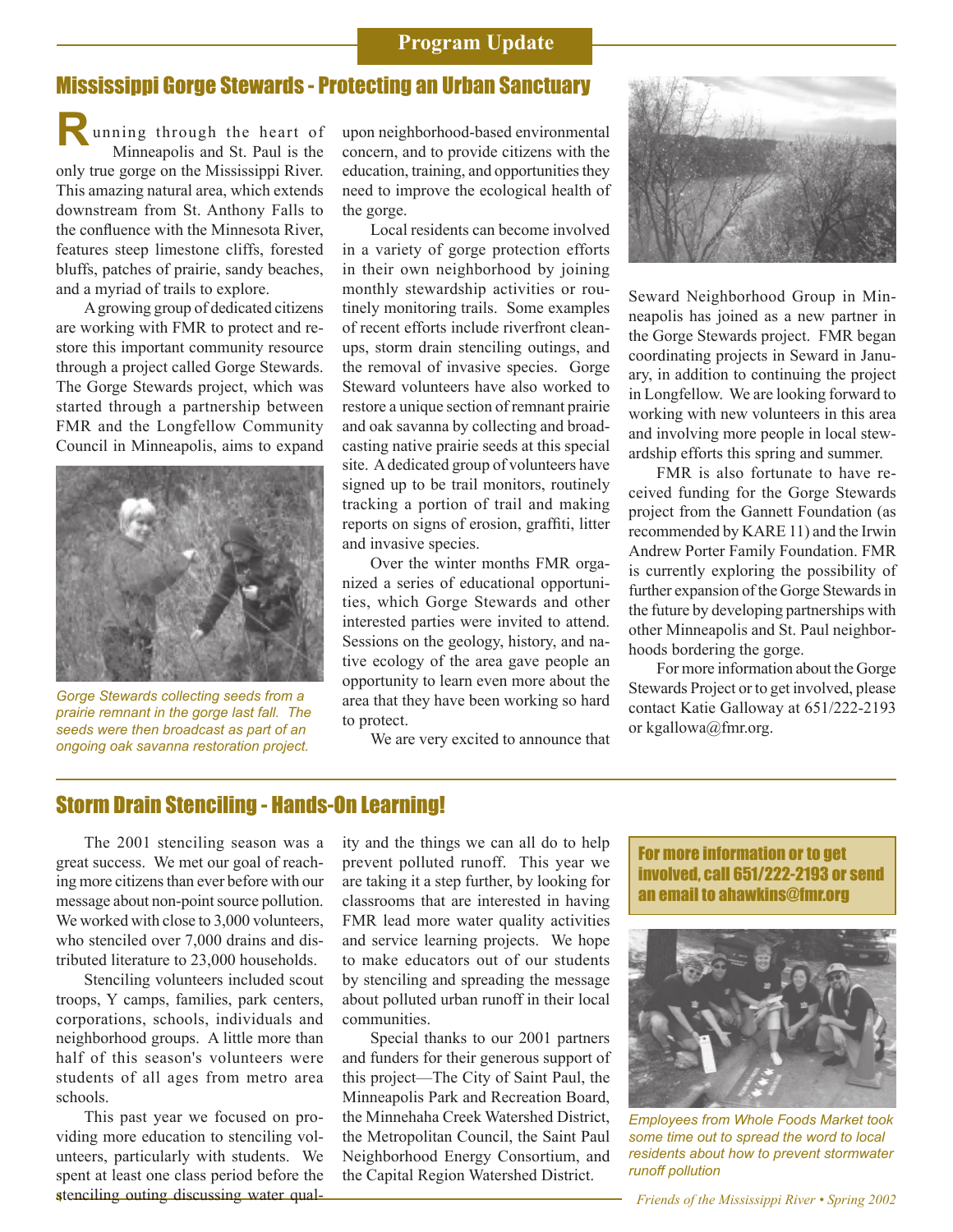### Mississippi River Greenway Planning Project

*Greenways are privately or publicly owned corridors of open space, which often follow natural land or water* 

he Mississippi River is one of the great rivers of the world and a natural resource of international significance. FMR recently completed a year-long greenway planning process that has resulted in a specific plan to protect and restore important environmental landscapes along a portion of this great river in eastern Dakota County. **T**

#### Community Planning for **Greenways**

In fast-growing communities like Hastings and Rosemount, development is driven by those who propose new projects. While communities have the authority to pass zoning ordinances which prescribe broad land uses or residential density requirements (for example, one unit per 40 acres), they do not have the power to zone land as open space. The only way that local governments can ensure that open spaces such as natural areas or parks are set aside is to purchase them. With FMR's help, several riverfront communities have recently completed a public planning process that relies on voluntary landowner participation to protect landscape features that the community as a whole values. Toward this goal, FMR, the Cities of Hastings and Rosemount, the Townships of Ravenna and Marshan, with consultants from the Hoisington Koegler Group (HKG), worked together

to develop a greenway plan for an area that includes all or a portion of these communities. Tom Lewanski, FMR's conservation director feels that this project was a critical first step. "This greenway project



was crucial because it brought citizens together from several communities to discuss and plan for the protection of this shared natural resource. The preservation of these natural areas is not only important to the Mississippi River ecosystem, but it also adds greatly to the local quality of life." The Cities of Hastings and Rosemount and the Metro Greenways Program of the MN Dept. of Natural Resources (DNR) provided funding for this planning project.

This year-long process included four public workshops designed to solicit ideas and comments from area landowners and residents. Workshop participants shared their ideas on important areas to protect, discussed the role of government, and reviewed maps of landscape features.

### Using Environmental Data to Identify Greenway Opportunities

Also, during this time, staff from FMR and HKG studied the project area

from a scientific perspective and established landscape features that were important to consider for protection. These included areas that contained slopes greater than 18%, rare species, shorelands, and wetlands. Using these landscape thresholds, the staff developed an initial draft greenway opportunities map, which illustrates where greenways could be located.

During the final workshop, participants were able to review the maps that emerged from the landscape threshold exercise and offer suggestions on where greenway connections might be developed. The result was a composite greenway opportunity areas map that combined staff research and community input. The final map and plan were presented at an open house in May.

Since the plan was completed, each of the partnering communities has endorsed the greenway plan. What will the implementation phase look like? An important component of this greenway plan is that landowner participation will be on a *voluntary basis only*. FMR's Conservation staff will contact landowners in the greenway opportunity areas to discuss the greenway plan, provide information on land protection options, and solicit their involvement in making the greenway a reality. Rosemount Mayor Cathy Busho views the project as a great tool to help the area become sustainable, "The Mississippi River Greenway Project is as important to the people today as it will be to future generations. By working in partnership, government, business, and non-profits can accomplish what the Project has envisioned—an environmentally safe river that can be used for economic advantages as well as recreational activities."

The Mississippi River runs through many communities on its journey to the Gulf of Mexico. Greenway planning is a new tool that communities can use to define how growth and development affect the places that they value.

**To view the greenway opportunities map, visit FMR's website at:** *http://www. fmr.org/dakgrnwy.html*



*Greenways provide natural corridors and important connections for birds and other wildlife as well as opportunities for recreation. With careful planning, these greenways can enhance the quality of life for both new and existing residential areas.*